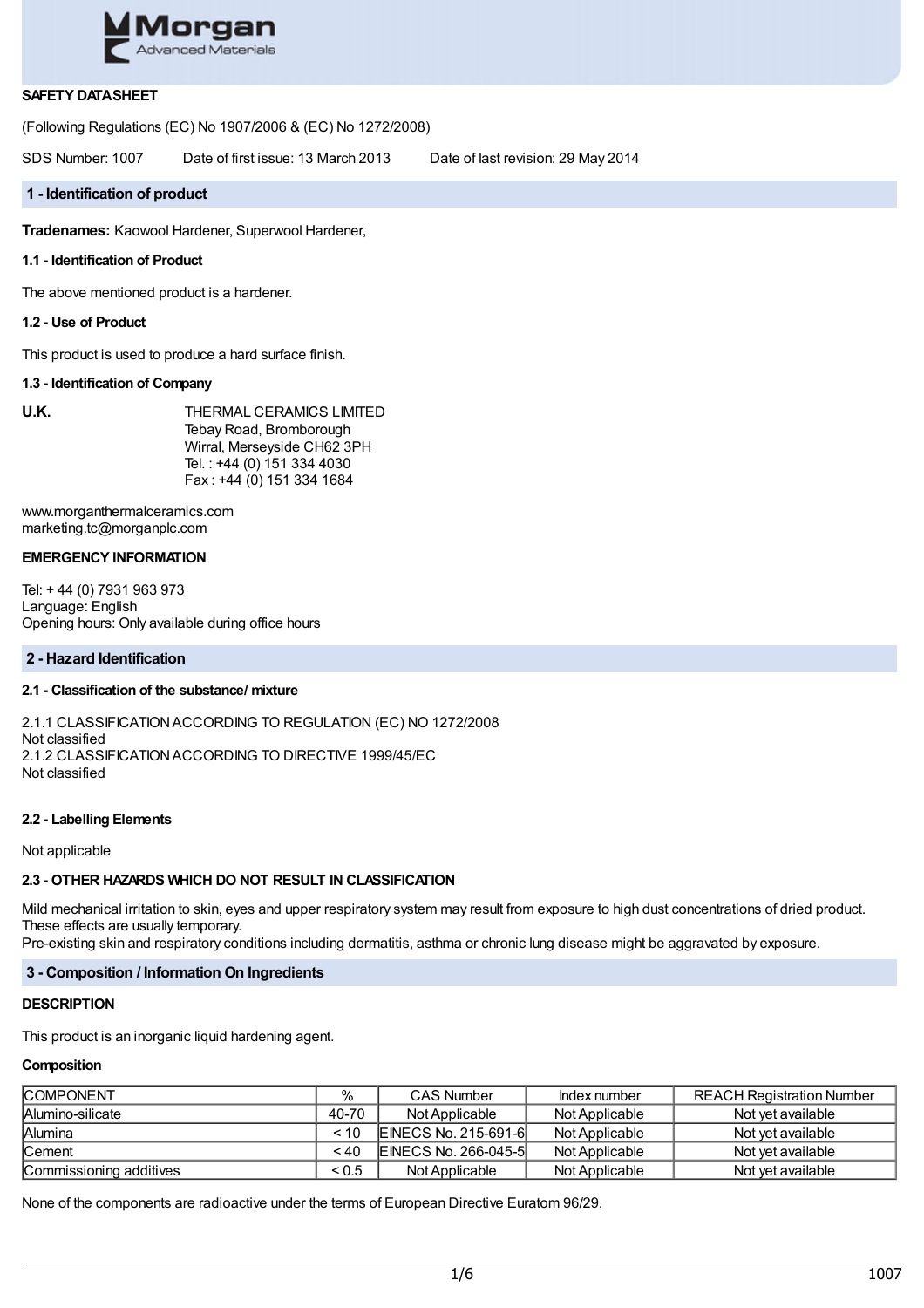

#### **4 - First-Aid measures**

# **4.1 - Skin**

In case of skin irritation rinse affected areas with water and wash gently. Do not rub or scratch exposed skin.

#### **4.2 - Eyes**

In case of eye contact flush abundantly with water; have eye bath available. Do not rub eyes. Seek medical attention is irritation persists.

#### **4.3 - Nose and Throat**

If these become irritated move to a dust free area, drink water and blow nose. Seek medical attention if irritation persists.

If symptoms persist, seek medical advice.

#### **5 - Fire-fighting measures**

Non-combustible products, Packaging and surrounding materials may be combustible Use extinguishing agent suitable for surrounding combustible materials.

# **6 - Accidental Release Measures**

#### **6.1 - PERSONAL PRECAUTIONS, PROTECTIVE EQUIPMENT AND EMERGENCY PROCEDURES**

Wear suitable goggles, gloves and protective clothing.

# **6.2 - ENVIRONMENTAL PRECAUTIONS**

Do not flush spillage to drain and prevent from entering natural watercourses. For waste disposal refer to section 13

#### **6.3 - METHODSAND MATERIALS FOR CONTAINMENT AND CLEAN UP**

Contain spillage, absorb in earth or sand and shovel into suitable containers

#### **7 - Handling and storage**

# **7.1 - PRECAUTIONS FOR SAFE HANDLING**

Handling of dried product can be a source of dust emission and therefore the processes should be designed to limit the amount of handling. Whenever possible, handling should be carried out under controlled conditions (i.e., using dust exhaust system). Regular good housekeeping will minimise secondary dust dispersal.

# **7.2 - CONDITIONS FOR SAFE STORAGE**

Store in original packaging in a dry area. Avoid storage below +2°C and above +43°C. The product has a shelf life of approximately 12 months. Avoid damaging the packaging.

# **7.3 - SPECIFIC END USE**

Please refer to your local Morgan Thermal Ceramics' supplier.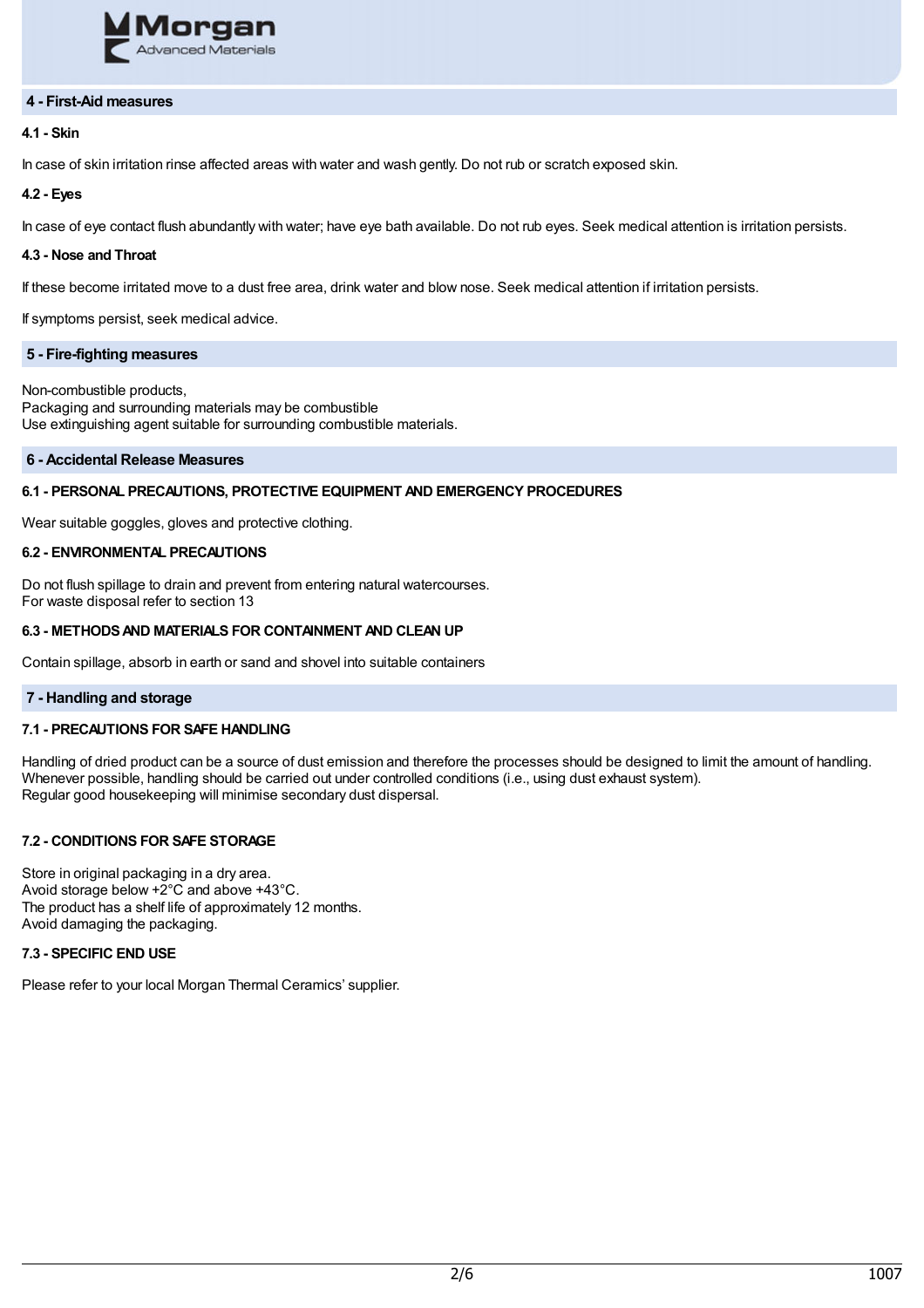

# **8 - Risk Management Measures / Exposures Controls / Personal Protection**

Industrial hygiene standards and occupational exposure limits vary between countries and local jurisdictions. Check which exposure levels apply to your facility, and comply with local regulations. If no regulatory dust or other standards apply, a qualified industrial hygienist can assist with a specific workplace evaluation including recommendations for respiratory protection. Examples of exposure limits applying (in January 2010) in different countries are given below:

| <b>COUNTRY</b> | <b>EXPOSURE LIMIT*</b>                     | <b>SOURCE</b>                  |  |
|----------------|--------------------------------------------|--------------------------------|--|
|                | (Respirable Dust)                          |                                |  |
| Germany        | 3 mg/m <sup>3</sup> or 6 mg/m <sup>3</sup> | <b>TRGS 900</b>                |  |
| <b>France</b>  | 5 mg/m $3$                                 | Décret 97-331 du 10 avril 1997 |  |
| U.K.           | 4 mg/m <sup>3</sup>                        | HSE - EH40                     |  |

\* *Gravimetric concentrations of respirable dust – 8-hour time weighted average*.

# **8.2 - EXPOSURE CONTROLS**

Review your applications in order to identify potential sources of exposure. If necessary, conduct personal air monitoring. Use technical and/or organisational means to comply with regulations.

# **8.2.2 - Personal Protective Equipment**

Skin Protection Use of gloves and work clothes is recommended.

Eye Protection Wear safety glasses

Respiratory Protection Use appropriate respiratory protective equipment (RPE) if necessary.

Information and Training of workers

Workers should be informed on:

• The requirements for the use of protective equipment and clothing.

Workers should be trained on:

• The proper use of protective equipment

# **8.2.3 - Environmental Exposure Controls**

Refer to local, national or European applicable environmental standards for release to air water and soil. For waste, refer to section13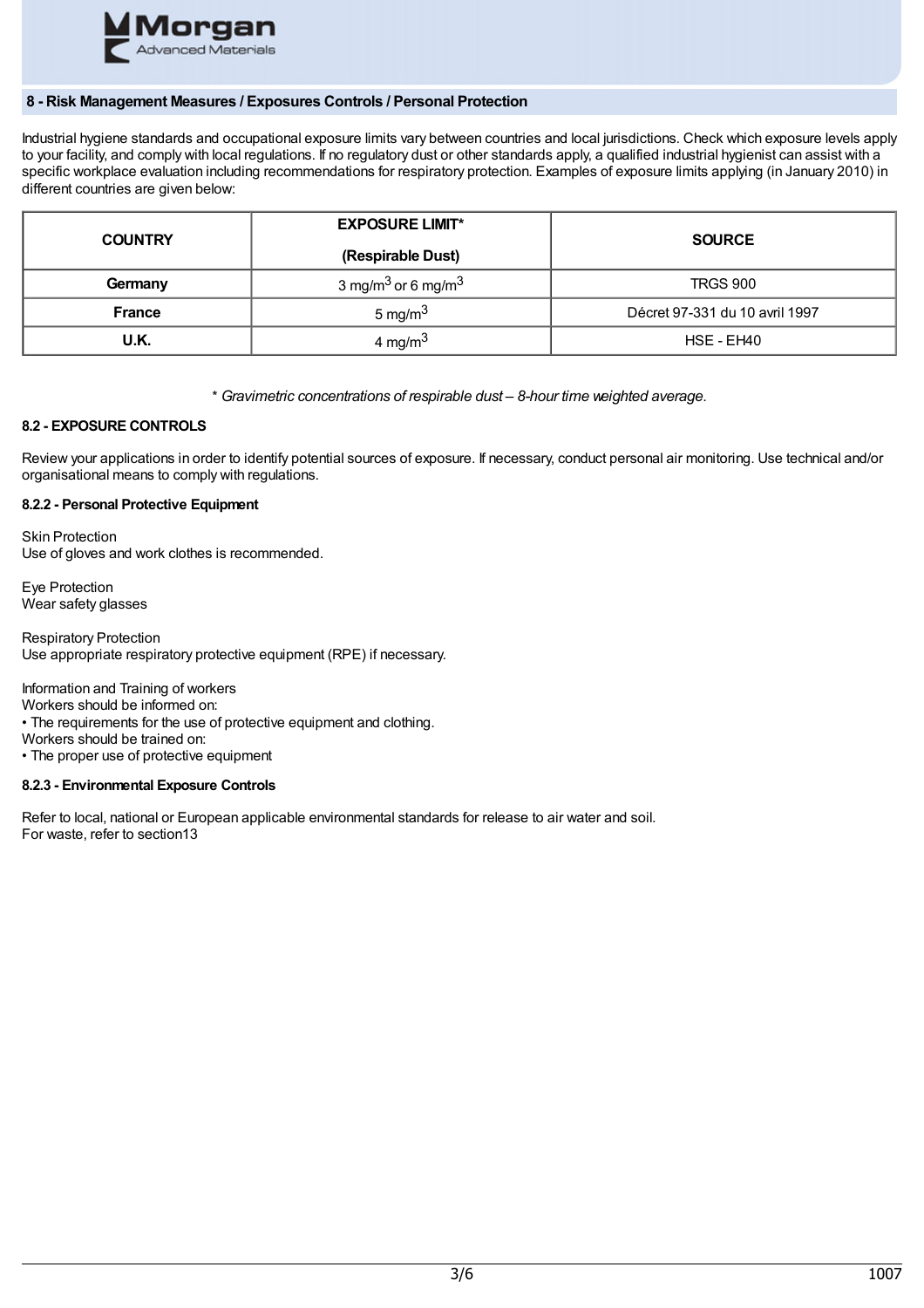

# **APPEARANCE** White Liquid **PARTITION COEFFICIENT** Not applicable **ODOUR** None **FLAMMABILITY** Not applicable **EXPLOSIVE PROPERTIES** Not applicable **VAPOUR PRESSURE** Not applicable **pH** 9.7 **9 - Physical and chemical properties 10 - Stability and Reactivity**

#### **10.1 - Reactivity**

The material is stable and non reactive.

#### **10.2 - Chemical Stability**

The product is inorganic, stable and inert

#### **10.3 - Possibilityof Hazardous Reactions**

None

#### **10.4 - Conditions toAvoid**

Please refer to handling and storage advice in Section 7

#### **10.5 - Incompatible Materials**

None

#### **10.6 - Hazardous decomposition products**

Upon heating above 900°C for sustained periods, this amorphous material begins to transform to mixtures of crystalline phases. For further information please refer to Section 16.

# **11 - Toxicological information**

# **11.1 - TOXICOKINETICS, METABOLISM AND DISTRIBUTION**

# 11.1.1 BASIC TOXICOKINETICS

Exposure is not expected during normal use due to nature of the products, exposure during removal may be possible, predominantly by inhalation or ingestion, available toxicological information is as follows:

# 11.1.2 HUMAN TOXICOLOGICAL DATA No human data available

# **11.2 - INFORMATION ON TOXICOLOGICAL EFFECTS**

ACUTE TOXICITY Lethal dose 50 % (LD50) / lethal concentration 50% (LC50): N.A.

CHRONIC TOXICITY No effects reported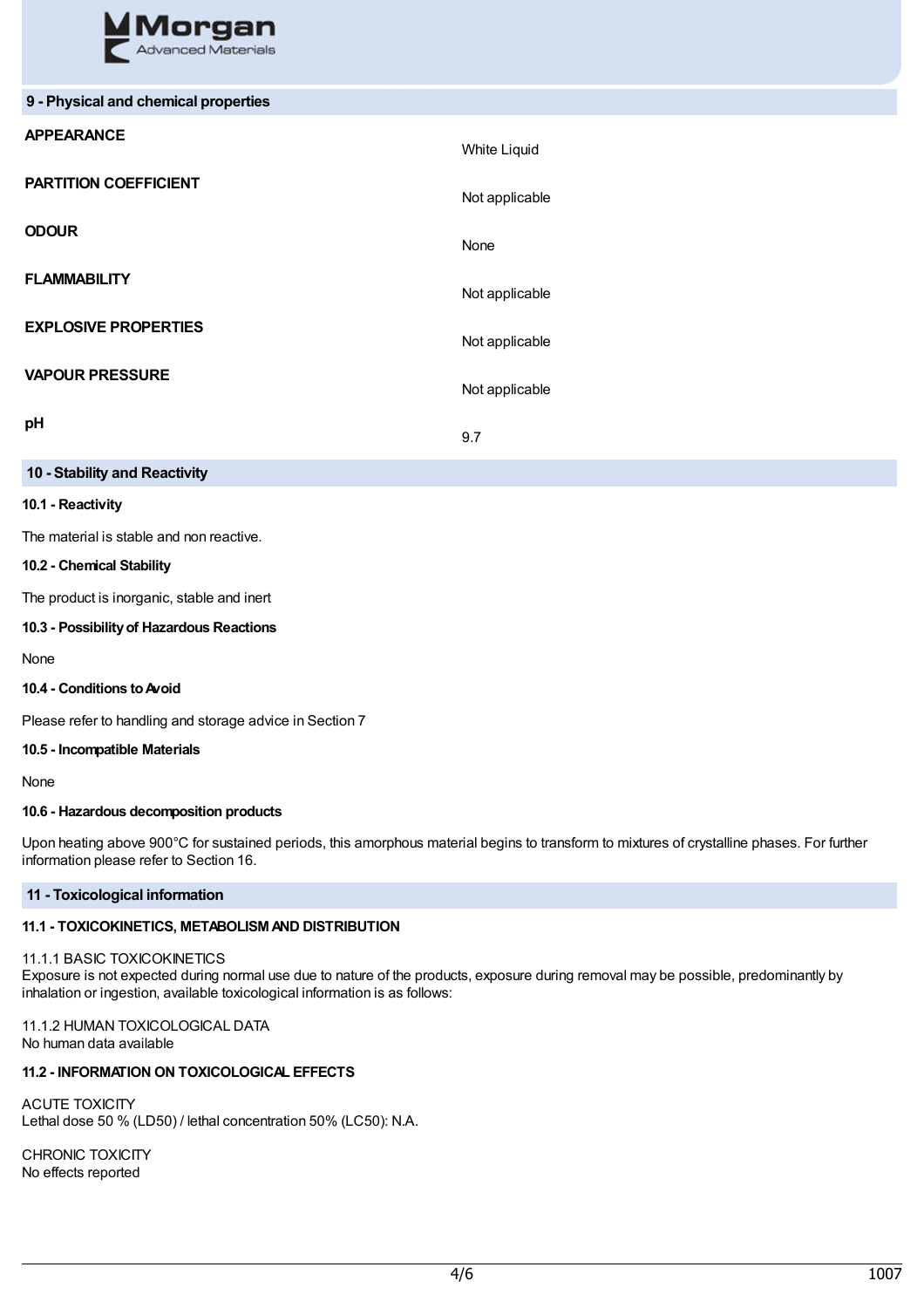

### **12 - Ecological information**

These products are inert materials that remain stable overtime. No adverse effects of this material on the environment are anticipated.

#### **13 - Disposal Considerations**

#### **WASTE TREATMENT**

Waste from these materials may be generally disposed off at a landfill, which has been licensed for this purpose. Please refer to the European list (Decision N° 2000/532/CE as modified) to identify your appropriate waste number, and ensure national and/or regional regulations are complied with.

Unless wetted, such a waste is normally dusty and so should be properly sealed in containers for disposal. At some authorised disposal sites, dusty waste may be treated differently in order to ensure they are dealt with promptly to avoid them being windblown. Check for any national and/or regional regulations, which may apply.

#### **Additional information**

When disposing of waste and assigning European Waste Code (EWC) any possible contamination during use will need to be considered and expert guidance sought as necessary.

# **14 - Transport information**

Not classified as dangerous goods under relevant international transport regulations (ADR, RID, IATA, IMDG,ADN).

Definitions:

ADR Transport by road, council directive 94/55/EC IMDG Regulations relating to transport by sea RID Transport by rail, Council Directive 96/49/EC ICAO/IATA Regulations relating to transport by air ADN EuropeanAgreement concerning the International Carriage of Dangerous Goods by Inland Waterways

# **15 - Regulatory information**

# **SAFETY HEALTHAND ENVIRONMENT REGULATIONS/LEGISLATION SPECIFIC FOR THE SUBSTANCES OR MIXTURES**

EU regulations:

- Council Directive 67/548/EEC "on the approximation of the laws, regulations and administrative provisions relating to the classification, packaging and labelling of dangerous substances as modified and adapted to the technical progress" (OJEC L 196 of 16 August 1967, p.1 and its modifications and adaptations to technical progress).

- Council Directive 1999/45/EC of 31 May 1999 concerning the approximation of the laws, regulations and administrative provisions of the Member States relating to the classification, packaging and labelling of dangerous preparations (OJ L 200 of 30.7.1999)

- Regulation (EC) No 1907/2006 dated 18th December 2006 on Registration, Evaluation,Authorisation and Restriction of Chemicals (REACH)

- Regulation (EC) No 1272/2008 dated 20th January 2009 on classification, labelling and packaging of substances and mixtures (OJ L 353)

- Commission Directive 97/69/EC of 5 December 1997 adapting to technical progress for the 23rd time Council Directive 67/548/EEC (OJEC of 13 December 1997, L 343).

- Commission regulation (EC) No 790/2009 of 10 August 2009 amending, for the purposes of its adaptation to technical and scientific progress, Regulation (EC) No 1272/2008 of the European Parliament and of the Council on classification, labelling and packaging of substances and mixtures.

- The 1stAdaptation to Technical Progress (ATP) to Regulation (EC) No 1272/2008 enters into force on 25 September 2009. It transfers the 30th and 31stATPs of Directive 67/548/EEC to the Regulation (EC) No 1272/2008.

#### PROTECTION OF WORKERS

Shall be in accordance with several European Directives as amended and their implementations by the Member States:

a) Council Directive 89/391/EEC dated 12 June 1989 "on the introduction of measures to encourage improvements in the safety and health of workers at work" (OJEC (Official Journal of the European Community) L 183 of 29 June 1989, p.1).

b) Council Directive 98/24/EC dated 7 April 1998 "on the protection of workers from the risks related to chemical agents at work" (OJEC L 131 of 5 May 1998, p.11).

#### OTHER POSSIBLE REGULATIONS

Member States are in charge of implementing European Directives into their own national regulation within a period of time normally given in the Directive. Member States may impose more stringent requirements. Please always refer to any national regulation.

Chemical Safety Reports have been requested from suppliers, as soon as this information is available it will be shared with downstream users.